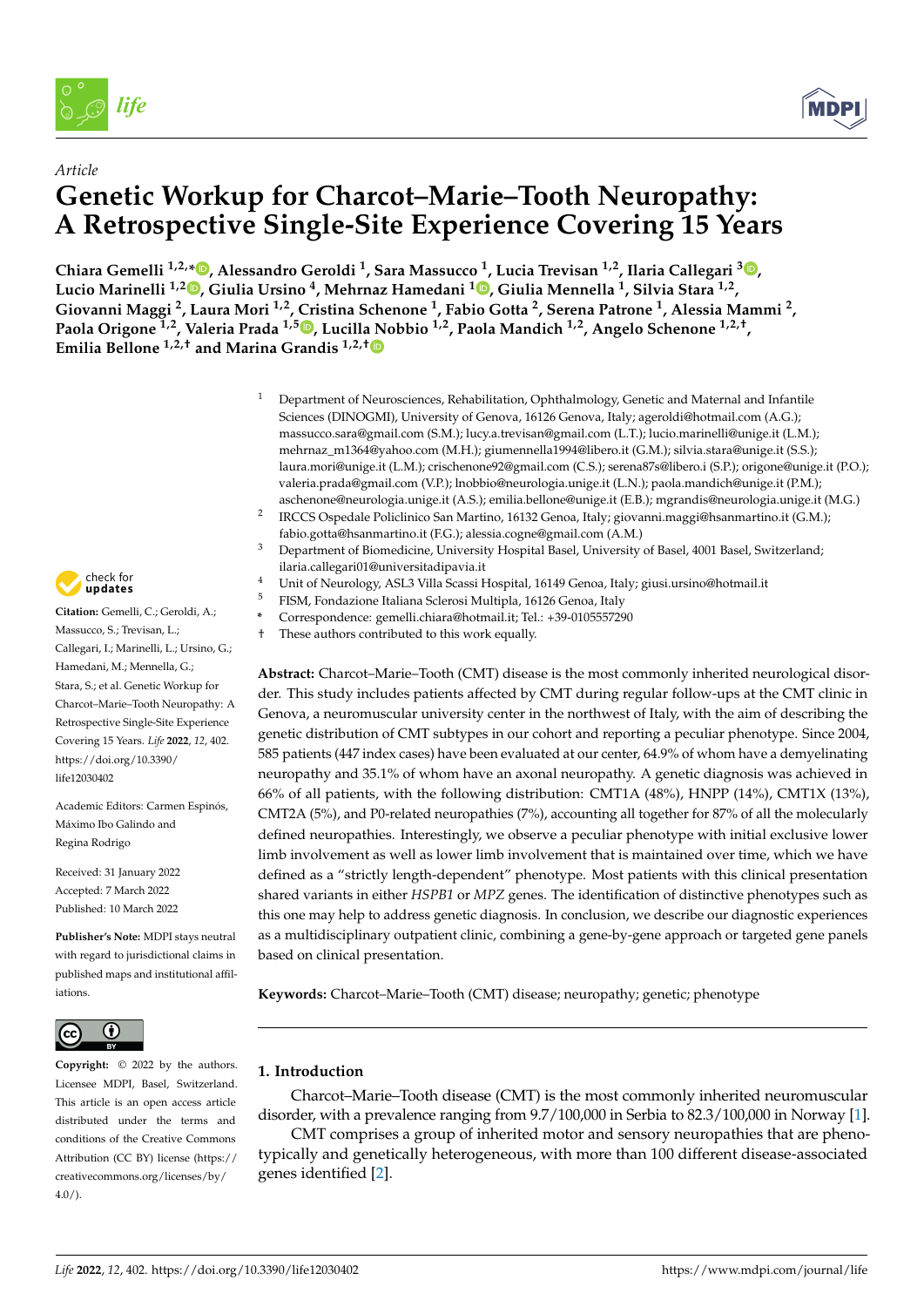Electrophysiological and neuropathological findings differentiate CMT forms into the demyelinating type, with motor nerve conduction velocities (mNCV) of <38 m/s from the ulnar or median nerve, and the axonal type, with an mNCV of  $>38$  m/s [\[3\]](#page-6-2). This classification, somehow "didactic", still helps to address genetic investigations or the interpretation of molecular results.

Genetic diagnosis in CMT has evolved rapidly in recent years with the introduction of next-generation sequencing (NGS) into routine diagnostic practice [\[4\]](#page-6-3). Since the frequencies of gene pathogenic variants may vary considerably between different populations, data on patient cohorts from different countries are useful for improving the diagnostic molecular algorithms [\[5\]](#page-6-4).

Here we describe the clinical features as well as the distribution of genetic variants in patients evaluated at our neuromuscular center. The data presented here provide an overview of the frequencies of genetic subtypes of CMT patients in a neuromuscular center from northern Italy. Moreover, we describe a peculiar phenotype with the lower limbs predominantly involved.

#### **2. Materials and Methods**

All patients evaluated at the neuromuscular center at the University of Genova between 2004 and 2020 were enrolled in this study. We selected patients affected by CMT based on the following:

(a) The presence of a clinical motor-sensory neuropathy with or without positive family history;

(b) A neurological and neurophysiological examination demonstrating peripheral neuropathy;

(c) The exclusion of primary acquired causes, such as inflammatory, toxic, metabolic, and infectious neuropathies. Patients carrying *TTR* pathogenic variants were also excluded.

Pure motor or sensitive neuropathies were included as distal hereditary neuropathies. Patients were evaluated in an outpatient setting with a multidisciplinary evaluation from a team including a neurologist, neurophysiologist, medical geneticist, and physical medicine and rehabilitation (PM&R) physician. Our integrated approach takes into account the complexity of CMT, for which a multidisciplinary approach improves long-term care [\[6\]](#page-6-5).

All patients on the same day were evaluated with an electrodiagnostic test in order to confirm the suspicion of hereditary neuropathy and categorize it. Patients were classified as CMT1 (demyelinating form) with a median mNCV below 38 m/s and CMT2 (axonal form) with a median mNCV above 38 m/s. Occasionally, clinical, electrophysiological, and pathological features could not fit into this classification so a third group of CMT called "intermediate CMT" was identified [\[3,](#page-6-2)[7\]](#page-6-6). This group presented a combination of axonal and demyelinating changes reflected in electrophysiological studies with a median mNCV different from CMT1 (usually <25 m/s) and CMT2 (usually >45 m/s). This phenotype was described for different genes with X-linked transmission, such as males with *GJB1* pathogenic variants or autosomal dominant or recessive transmission. This is a complex characterization that requires a specific electrophysiological protocol [\[3\]](#page-6-2) that was not conducted every time. In order to avoid errors, we prefer to simplify the classification using only axonal and demyelinating forms. Nerve conduction studies were also performed as a follow-up screening and to compute the CMT neuropathy score (CMTNS version 1 or 2) [\[8](#page-6-7)[,9\]](#page-6-8). The CMTNS and CMT examination scores (CMTES version 1 or 2) were used to categorize cases into mild (CMTNS 0 to 10 or CMTES 0 to 7), moderate (CMTNS 11 to 20 or CMTES 8 to 16), and severe (CMTNS 21 to 36 or CMTES 17 to 28) [\[8,](#page-6-7)[9\]](#page-6-8).

A neurologist and medical geneticist evaluated family history, clinical and neurophysiological features and planned the diagnostic flow chart recommended for the patients. The medical geneticist helped the patients understand the clinical, ethic, technical, and familial implications involved with the genetic tests. The neurologist offered the management of supportive therapies [\[10\]](#page-6-9). Moreover, every two months, complex cases were discussed in a multidisciplinary team to decide the genetic workout. The PM&R physician's assessment was performed with the help of the orthopedic technician and physiotherapist in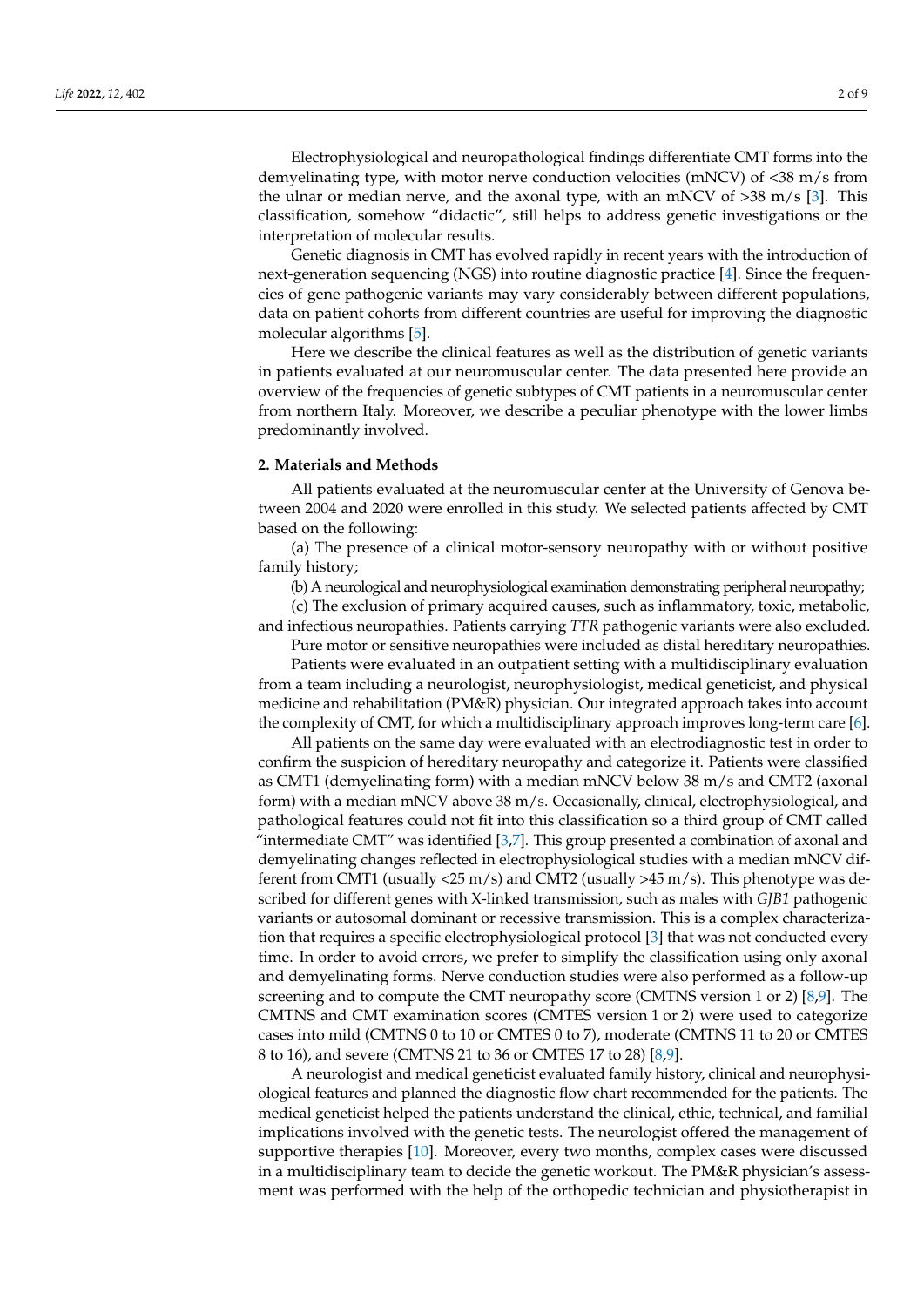order to customize physical therapies, orthotics, and prosthetics, and recommendations regarding exercise.

All the patients signed informed consent waivers in accordance with national laws and guidelines for genetic testing that are used in current clinical practice. This consent provides for the anonymous use of data for research and publication. Molecular analyses were performed at the Laboratory of Medical Genetics Unit, University of Genoa where genomic DNA was extracted from peripheral blood according to standard protocols.

Over the course of 15 years, different labs' approaches and technologies have been used to achieve the molecular definition.

The presence of the 17p11.2 duplication or deletion was excluded by multiplex ligationdependent probe amplification (MLPA) and quantitative real-time PCR (qPCR).

Initially, subsequent genetic tests were performed using a gene-by-gene approach based on clinical and electrophysiological features suggesting specific genetic defects. Most of these analyses were performed through conventional Sanger sequencing. More recently, the gene-by-gene approach has been progressively replaced by next-generation sequencing analysis.

Direct sequencing was achieved on an ABI PRISM 3130XL Genetic Analyzer (Applied Biosystems, Thermo Fisher Scientific, Waltham, MA, USA). Alignment of reference sequences and analysis were performed using the SeqScape Software version 2.7 (Thermo Fisher Scientific).

For next-generation sequencing (NGS) studies, a 56 CMT custom AmpliSeq gene panel (Thermo Fisher Scientific) (full list available on request) was run on an Ion S5 GeneStudio (Thermo Fisher Scientific) sequencer and Ion Reporter version 5.16 (Thermo Fisher Scientific), and the ANNOVAR [\[11\]](#page-6-10) software was used for data analysis.

#### **3. Results**

In total, 585 patients (447 index cases; 99 familial and 348 isolated cases) were evaluated in our neuromuscular center since 2004 and received a diagnosis of CMT according to clinical and neurophysiological features. The overall mean age of our patients was 53 years (±16), and the median age was 53 years, with an age range of 13–94 years. The disease was nearly equally distributed between males and females (47% female, 53% male). Neurophysiology was consistent with a demyelinating phenotype in 290 patients (64.9%) and an axonal phenotype in 157 patients (35.1%).

#### *3.1. Genetically Confirmed Patients*

Among the 585 patients, a genetic diagnosis was achieved in 391 patients (277 index cases, 79 familial and 198 isolated cases). The statistical analysis was based on index cases. Most patients were affected by demyelinating neuropathy (86%), whereas axonal forms accounted for 14% of genetically identified cases. As already described in the literature, demyelinating cases achieved a positive genetic diagnosis more frequently than axonal and intermediate ones [\[3,](#page-6-2)[6\]](#page-6-5).

In familial cases, autosomal dominant inheritance was the most frequent pattern of inheritance, accounting for 82% of cases. An X-linked inheritance was present in 14% of cases, and only a small percentage (4%) was characterized by a recessive inheritance.

The most common genetic diagnoses were CMT1A caused by *PMP22* duplication, accounting for one half of all patients (48%); HNPP caused by *PMP22* deletion (14%); CMT1X caused by pathogenic variants in *GJB1* (13%); P0-related neuropathies caused by *MPZ* pathogenic variants (7%); CMT2A due to *MFN2* pathogenic variants (5%). All together, these accounted for 87% of all molecularly defined neuropathies. Pathogenic variants in rarely mutated genes (*SH3TC2*, *LITAF*, *RAB7A*, *NEFL*, *AARS*, *MTMR2*, *NDRG1*, *PRPS1*, *INF2*, *PMP2*, *DNM2*, *FBLN5*, *HINT1*, *IGHMBP2*, *PMP22*) each accounted for less than 1% of the total, except for *HSPB1* pathogenic variants that were found in 3% of all index cases and *GDAP1*, which accounted for 2% of all index cases. Figure [1](#page-3-0) describes the genetic distribution of our cohort.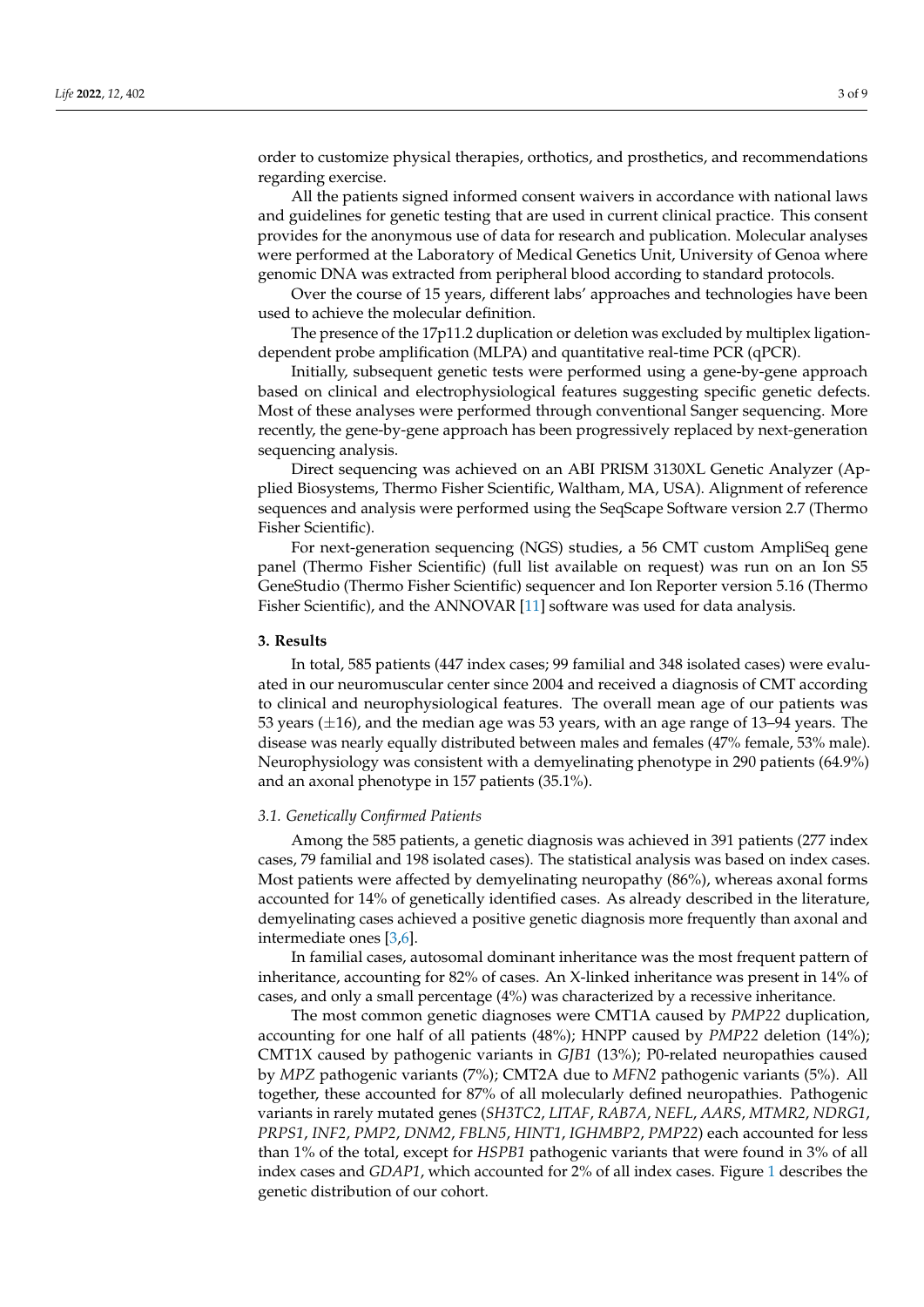

<span id="page-3-0"></span>describes the genetic distribution of our cohort.

**Figure 1.** Genetic spectrum of 277 cases with pathogenic variants. (**a**) The following genes are **Figure 1.** Genetic spectrum of 277 cases with pathogenic variants. (**a**) The following genes are indicated: PMP22 dup ( $n = 134$ ); PMP22 del ( $n = 40$ ); GJB1 ( $n = 35$ ); MFN2 ( $n = 14$ ); MPZ causing demyelinating neuropathy ( $n = 11$ ); MPZ causing axonal neuropathy ( $n = 8$ ); HSPB1 ( $n = 9$ ). (**b**) Other less frequent genes. less frequent genes.

achieved a diagnosis (two *GJB1*, one *AARS*, one *PRPS1*, one *NDRG1*, one *DNM2*, one *LITAF*, one *MFN2*, one *HINT1*, and one *FBLN5*). For seven of them, a family history of neuropathy *LITAFRA*, one *HINT1*, and *MFN<sub>1</sub>*, and *HINT1*, and *FBLN5*<sup>, and</sup> them, a family history of them, a family history of the method, a family history of the method, and the method, a family history of the method, and the NGS genetic analysis was performed in a total of 44 patients and in 10 of them, we was known.

The remaining 34 patients did not receive a genetic diagnosis despite NGS analysis.

# The remaining 34 patients did not receive a genetic diagnosis despite NGS analysis. *3.2. Patients without Genetic Confirmation*

For 194 patients, it was not possible to achieve a genetic diagnosis (33% of the whole For 194 patients, it was not possible to achieve a genetic diagnosis (33% of the whole more frequently presented with axonal neuropathy (69%). population). Of these, index cases were 170 (20 familial and 150 isolated cases) and they

Since our database includes patients evaluated during a wide time span, different genetic approaches have followed one another. This implies that most of the undiagnosed cases have been studied with a gene-by-gene approach, with a mean of four genes studied for each patient (minimum one, and maximum nine) on the basis of diagnostic algorithms. In 78 patients, three or fewer genes were analyzed. The most studied genes, after *PMP22*<br>
In The most studied genes, after *PMP22* duplication or deletion, were *MPZ*, *HSPB1*, *GDAP1*, and *MFN2*. *MPZ* was analyzed in<br>68.6% of nationta fallowed by HSPP1. (60.4%), GDAP1. (55.3%), and *MFN2*. (46.3%), An NGS analysis was performed on only 34 patients. duplication or deletion, were *MPZ*, *HSPB1*, *GDAP1*, and *MFN2*. *MPZ* was analyzed in 68.6% of patients, followed by *HSPB1* (60.4%), *GDAP1* (55.2%), and *MFN2* (46.3%). An

### 68.6% of patients, followed by *HSPB1* (60.4%), *GDAP1* (55.2%), and *MFN2* (46.3%). An *3.3. Genotype–Phenotype Correlation: A New CMT Phenotype*

Our population displayed a relatively high frequency of pathogenic variants in the affected by axonal CMT associated with the *MPZ* pathogenic variant (CMT2I/2J) and nine patients (an isolated eases) anceled by CMT (CMT21, *n* = three patients) of distant in the matrix motor neuropathies (dHMN), (*n* = six patients). A clearly length-dependent phenotype with exclusive involvement of the lower limbs in the earlier stage was found in 60% of cases with a pathogenic variant in *HSPB1* (five out of nine patients) and 80% of patients with the late-onset *MPZ* pathogenic variant (CMT2) (12 out of 15 patients). A complete electrophysiological study was not available for all patients. From evaluating the electrophysiological studies of patients with a clinical length-dependent phenotype, we confirmed *MPZ* and *HSPB1* genes. We identified fifteen patients (nine index cases and six relatives) patients (all isolated cases) affected by CMT (CMT2F, *n* = three patients) or distal hereditary a neuropathy confined to the lower limbs in almost 50% of *MPZ* and *HSPB1* pathogenic variants (five out of nine patients and two out of three patients, respectively) despite a long history of illness (the median number of years between the onset of neuropathy and the first evaluation with an electrophysiological study was 14; the minimum number was 7 and the maximum was 19), identifying a phenotype that was maintained over time. The age of onset was 43 ± 14 (minimum 14, maximum 64) for *MPZ* and 40 ± 20 for *HSPB1* patients (minimum 10, maximum 65). If we excluded patients with an onset before the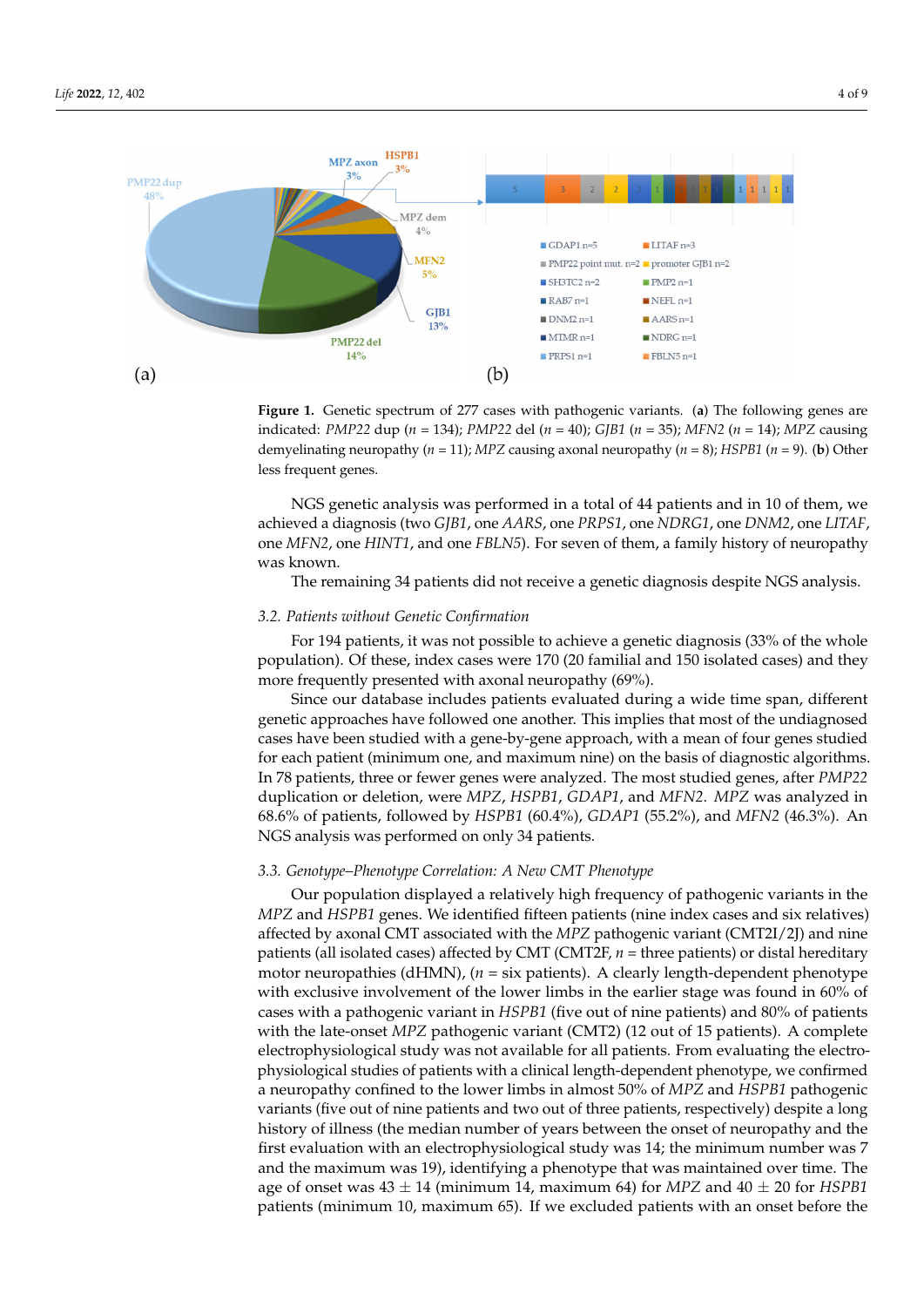age of 40, the percentage of patients with length-dependent phenotypes rose to 83% in *HSPB1* patients and remained elevated (73%) for *MPZ*. This result could be associated with the lower illness duration in patients with adult onset at the time of the first evaluation in our center. Summarizing, this exclusive involvement of the lower limbs was the first sign of the disease and was maintained over time, as demonstrated by the long history of illness in our patients. A later progression with the extension of neuropathy in the upper limbs was nevertheless present.

None of the patients showed severe neuropathy. Patients with the *MPZ* pathogenic variant presented a mild phenotype in 78% (11 out of 14 patients), with a mean of 14.2 years of illness duration. The percentage decreased to 66% (six out of nine patients) in patients affected by the *HSPB1* pathogenic variant, with a mean of 16 years of illness.

Clinical and electrophysiological data of *HSPB1* and *MPZ* patients are listed in Table S1. Based on our findings, we were able to highlight a neuropathy phenotype that differs from the classical ones, whose features can be summarized as follows: (1) the onset of the disease during adulthood (fourth decade on average); (2) the early exclusive or prevalent involvement of the lower limbs; (3) the mild to moderate severity of the disease. Although all CMT neuropathies cause length-dependent damage, the upper limbs are frequently clinically involved [\[12\]](#page-6-11) in CMT1A [\[13\]](#page-6-12) or CMT1X [\[14\]](#page-6-13) and predominantly in some forms, such as neuropathies caused by *GARS* and *BSCL2* pathogenic variants [\[15\]](#page-6-14). Nerve conduction studies confirm polyneuropathy in all four limbs.

#### **4. Discussion**

Genetic testing for CMT involves the sequencing of individual genes addressed by the mode of inheritance, clinical and electrophysiological phenotypes, and data about the prevalence of different genetic subtypes, as well as peculiar genotype–phenotype associations. This approach has been transformed by the advent of NGS, where several disease-associated genes are tested in parallel. Nevertheless, the diagnostic rate of massive parallel sequencing tests described in the literature ranges from 4.6% to 93%, according to the analyzed cohort [\[16](#page-6-15)[–36\]](#page-7-0). In routine clinical practice, the NGS approach more realistically allows us to reach a genetic diagnosis in 30% of genetically undetermined patients when *PMP22* duplication has been previously ruled out [\[32\]](#page-7-1).

Our study evaluated the frequency of the genetic subtype of CMT patients in a population from a specialized clinical diagnostic setting in northern Italy. In our cohort, 66% of patients obtained a genetic diagnosis (including 17p11.2 duplication), a diagnostic rate that is comparable with previously described epidemiological studies. In 4% (10 out of 277 index cases), the diagnosis was achieved with an NGS approach. The phenotype distribution showed that 86% of diagnosed patients had demyelinating neuropathy, whereas axonal CMT remained largely undiagnosed. These data confirm that copy number variations in *PMP22* or pathogenic variants in three genes (*GJB1*, *MPZ,* and *MFN2*) are responsible for about 90% of genetically determined neuropathies. This genetic prevalence was similar to the prevalence in Europe and North America [\[5](#page-6-4)[,37–](#page-7-2)[42\]](#page-7-3), whereas it differed from those found in Spain and southern Italy, where *GDAP1* pathogenic variants were more frequent due to the founder effect [\[43](#page-7-4)[,44\]](#page-7-5). *SH3TC2* was described as a frequently mutated gene in different papers [\[17](#page-6-16)[,23](#page-7-6)[,35,](#page-7-7)[44\]](#page-7-5), although it represented less than 1% of our cohort because of the adult age of the patients. The remaining genetically diagnosed cases include pathogenic variants in less common genes.

Interestingly, in our case series, *HSPB1* pathogenic variants were found in 3% of genetically determined neuropathies. A similar prevalence was described in a large cohort of Sicily [\[45\]](#page-8-0) and Spain [\[44\]](#page-7-5) and even greater (4.6%) in Japan [\[29\]](#page-7-8), thus suggesting that the higher prevalence of these pathogenic variants could be more likely attributed to their epidemiological distribution rather than being caused by a specific bias, such as the adult population assessed in our study. *HSPB1* was described as the most common cause of dHMN [\[31](#page-7-9)[,46\]](#page-8-1), but in our population, it also accounts for 9% of the axonal motor-sensory neuropathies (3 out of 33 axonal sensory-motor neuropathies). *MPZ* pathogenic variants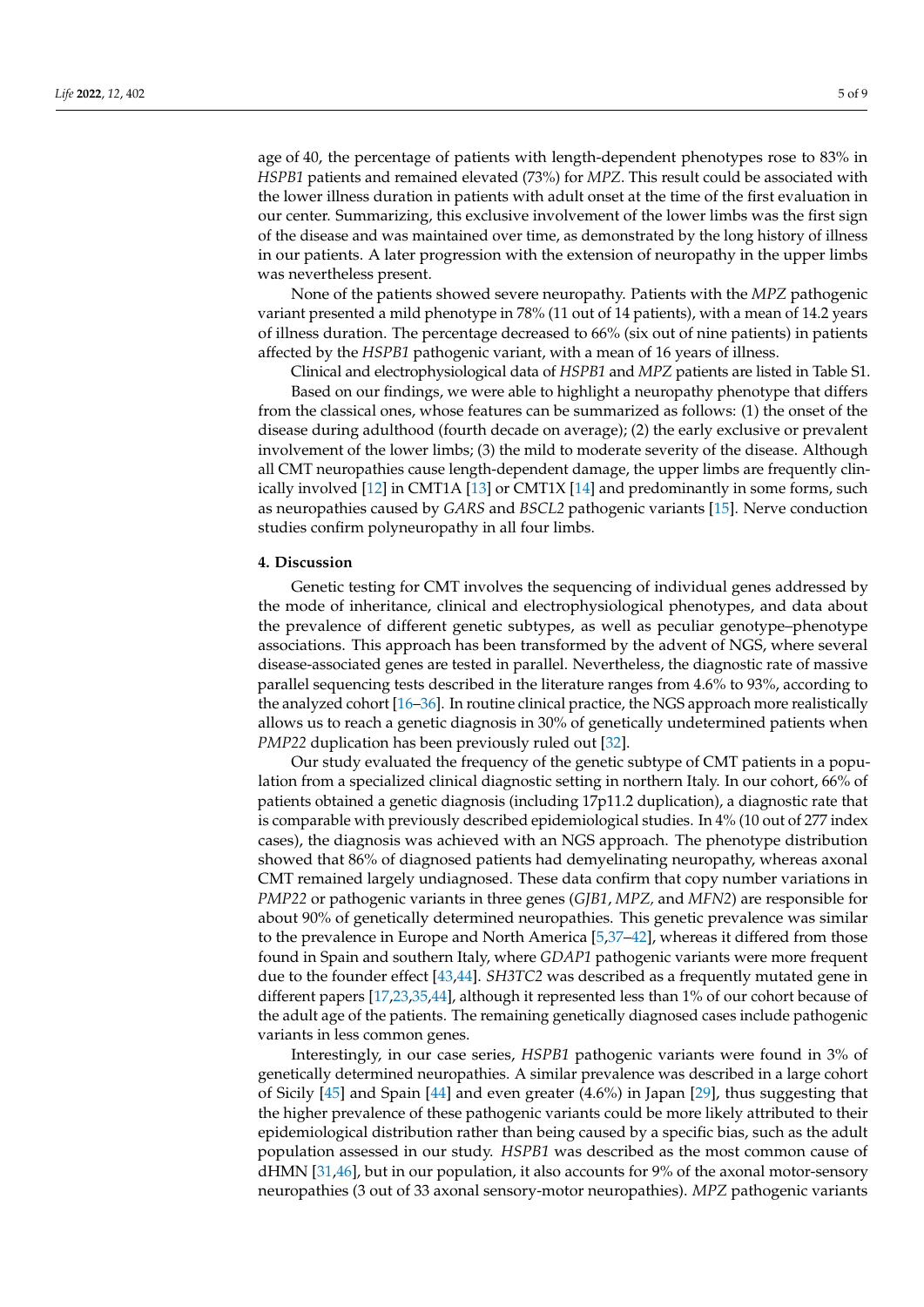were associated with an axonal phenotype in 42% of patients (8 out of 19 patients). Among patients carrying these variants, almost all (86%; 13 out of 15 patients) presented with adult onset. Frequently, *MPZ* variants associated with adult onset presented electrophysiological findings classified as CMT2, with intermediate or normal mNCV [\[47](#page-8-2)[,48\]](#page-8-3). From the clinical data available in our cohort, we were able to establish an association between pathogenic variants in *MPZ* or *HSPB1* and a peculiar phenotype characterized by clinical onset after the third decade, initial exclusive or highly prevalent lower limb involvement, and mild to moderate severity. This phenotype, which is strictly length-dependent, is common in patients carrying *HSPB1* and late-onset *MPZ* pathogenic variants. Houlden et al. [\[49\]](#page-8-4) described the predominant motor involvement in the lower limbs in *HSPB1* pathogenic variants, whereas a similar involvement, predominantly in the lower limbs, was noticed in *MPZ* pathogenic variants with adult onset by Sanmaneechai et al. [\[47\]](#page-8-2).

The description of a distinct genotype–phenotype association may seem anachronistic in the era of massive parallel genetic testing through NGS. However, NGS requires time and expertise for data analysis and interpretation, although in cases with definite phenotypes, a gene-by-gene approach might still be effective. Moreover, in a NGS context, detailed phenotypic information can be used to guide the interpretation of molecular results [\[50\]](#page-8-5). Finally, NGS panels can explore only a very limited part of the coding genomic DNA, which might represent a significant part of the missing heritability in neurologic diseases as well as CMT [\[32\]](#page-7-1). It is also important to note that a significant part of the genome is extremely resistant to single-nucleotide variant (SNV)/small indel calling due to a repetitive sequence, causing poor variant detection in some clinically relevant genes [\[51\]](#page-8-6). The contribution of these types of variants in the pathogenesis of neurological diseases is increasingly recognized, as in the case of the identification of the *RFC1* pentanucleotide repeat associated with cerebellar ataxia with neuropathy and vestibular areflexia syndrome (CANVAS) [\[52\]](#page-8-7) and idiopathic sensory neuropathy [\[53\]](#page-8-8). Similarly, pathogenic variants in the *SORD* gene were recently identified as the most common recessive inherited neuropathy [\[32\]](#page-7-1). *SORD* was not described previously as a gene involved in hereditary neuropathies due to the inability of NGS analysis to call variants because of the presence of the SORD2P pseudogene. These findings underline the possibility that many novel genes involved in neuromuscular diseases remain to be identified. In general, genetic advances in DNA sequencing technologies have led to a continuous increase in genes related to neuromuscular diseases, and in clinical practice, gene panels must be periodically updated. For this reason, we believe that whole-exome sequencing, followed by filtering for defined genes, could be a valid method [\[54\]](#page-8-9).

Therefore, in our experience, the diagnosis strategy should be flexible and tuned to the clinical features of the patient in order to select the best molecular approach for each patient. Our study confirms that the collaboration of a multidisciplinary team provides better outcomes for patients [\[55\]](#page-8-10).

**Supplementary Materials:** The following supporting information can be downloaded at: [https://](https://www.mdpi.com/article/10.3390/life12030402/s1) [www.mdpi.com/article/10.3390/life12030402/s1,](https://www.mdpi.com/article/10.3390/life12030402/s1) Table S1: Clinical and electrophysiological data of *HSPB1* and *MPZ* patients.

**Author Contributions:** Conceptualization C.G., A.G., A.S., E.B. and M.G.; methodology, P.M. and L.N.; validation, V.P.; investigation L.M. (Lucio Marinelli), S.S., M.H., G.M. (Giulia Mennella), L.T., F.G., S.P., A.M., P.O., G.M. (Giovanni Maggi), L.M. (Laura Mori) and C.S.; data curation S.M. and G.U.; writing—original draft preparation, C.G. and I.C.; writing—review and editing M.G. and A.G.; visualization E.B.; supervision A.S. and P.M. All authors have read and agreed to the published version of the manuscript.

**Funding:** Ministero della Salute, Rome Italy with the project "Ricerca corrente".

**Institutional Review Board Statement:** The study was conducted according to the guidelines of the Declaration of Helsinki. Ethical review and approval were waived for this study, due to the observational analysis of data.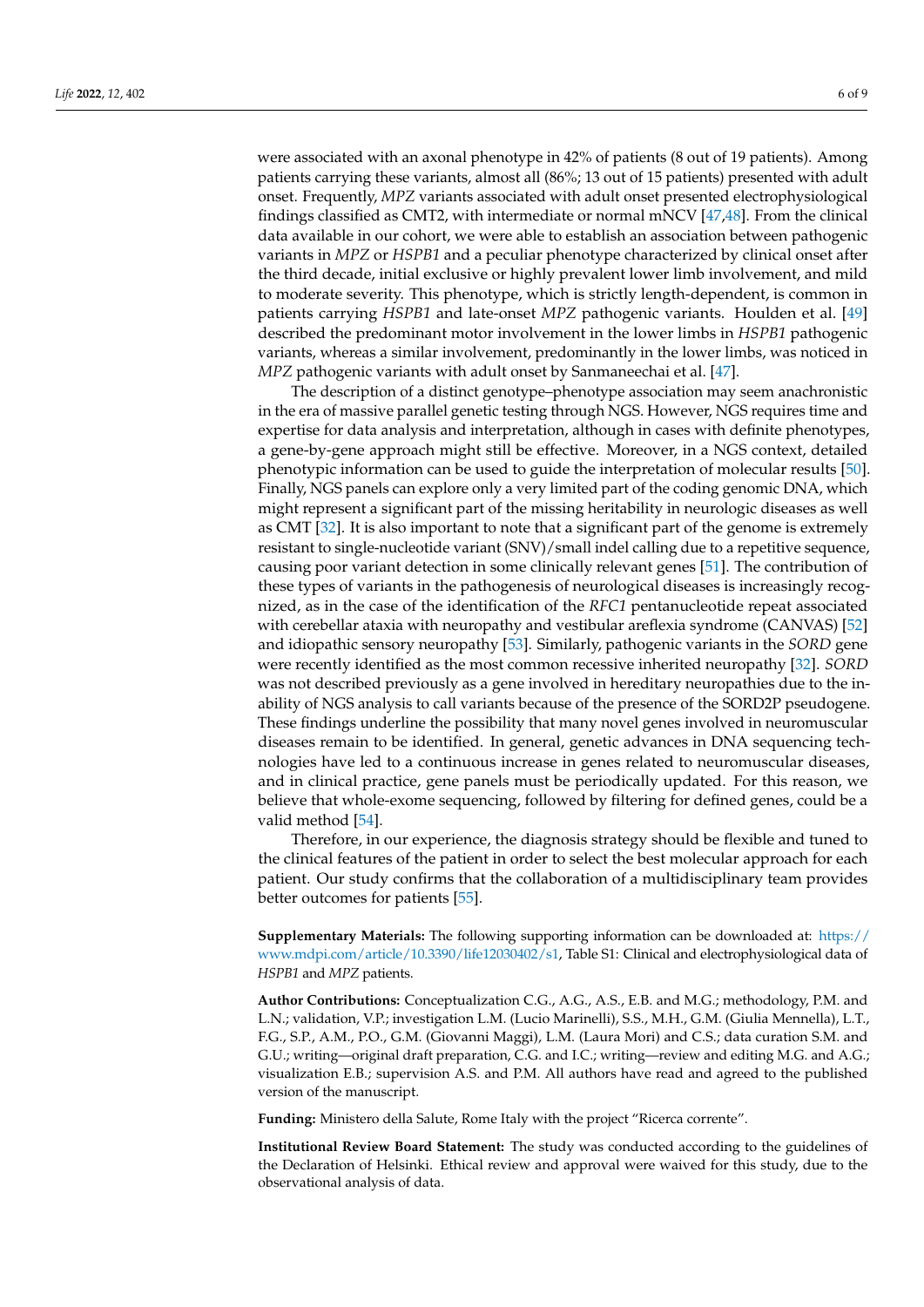**Informed Consent Statement:** All the patients signed informed consent in accordance with national laws and guidelines for genetic testing that are used in current clinical practice. This consent provides for the anonymous use of data for research and publication.

**Acknowledgments:** We would like to thank "Ministero della Salute" for supporting our research. The authors thank the Department of Neurosciences, Rehabilitation, Ophthalmology, Genetic and Maternal Infantile Sciences (DINOGMI) and the MIUR Department of Excellence, for their general support to the present work.

**Conflicts of Interest:** The authors declare no conflict of interest.

#### **References**

- <span id="page-6-0"></span>1. Barreto, L.C.L.S.; Oliveira, F.S.; Nunes, P.S.; De França Costa, I.M.P.; Garcez, C.A.; Goes, G.M.; Neves, E.L.A.; De Souza Siqueira Quintans, J.; De Souza Araújo, A.A. Epidemiologic Study of Charcot-Marie-Tooth Disease: A Systematic Review. *Neuroepidemiology* **2016**, *46*, 157–165. [\[CrossRef\]](http://doi.org/10.1159/000443706) [\[PubMed\]](http://www.ncbi.nlm.nih.gov/pubmed/26849231)
- <span id="page-6-1"></span>2. Rossor, A.M.; Tomaselli, P.J.; Reilly, M.M. Recent advances in the genetic neuropathies. *Curr. Opin. Neurol.* **2016**, *29*, 537–548. [\[CrossRef\]](http://doi.org/10.1097/WCO.0000000000000373) [\[PubMed\]](http://www.ncbi.nlm.nih.gov/pubmed/27584852)
- <span id="page-6-2"></span>3. Berciano, J.; García, A.; Gallardo, E.; Peeters, K.; Pelayo-Negro, A.L.; Álvarez-Paradelo, S.; Gazulla, J.; Martínez-Tames, M.; Infante, J.; Jordanova, A. Intermediate Charcot–Marie–Tooth disease: An electrophysiological reappraisal and systematic review. *J. Neurol.* **2017**, *264*, 1655–1677. [\[CrossRef\]](http://doi.org/10.1007/s00415-017-8474-3) [\[PubMed\]](http://www.ncbi.nlm.nih.gov/pubmed/28364294)
- <span id="page-6-3"></span>4. Rossor, A.M.; Polke, J.M.; Houlden, H.; Reilly, M.M. Clinical implications of genetic advances in charcot-marie-tooth disease. *Nat. Rev. Neurol.* **2013**, *9*, 562–571. [\[CrossRef\]](http://doi.org/10.1038/nrneurol.2013.179)
- <span id="page-6-4"></span>5. Gess, B.; Schirmacher, A.; Boentert, M.; Young, P. Charcot-Marie-Tooth disease: Frequency of genetic subtypes in a German neuromuscular center population. *Neuromuscul. Disord.* **2013**, *23*, 647–651. [\[CrossRef\]](http://doi.org/10.1016/j.nmd.2013.05.005)
- <span id="page-6-5"></span>6. McCorquodale, D.; Pucillo, E.M.; Johnson, N.E. Management of Charcot–Marie–Tooth disease: Improving long-term care with a multidisciplinary approach. *J. Multidiscip. Healthc.* **2016**, *19*, 7–19. [\[CrossRef\]](http://doi.org/10.2147/JMDH.S69979)
- <span id="page-6-6"></span>7. Nicholson, G.; Myers, S. Intermediate forms of charcot-marie-tooth neuropathy: A review. *NeuroMolecular Med.* **2006**, *8*, 123–130. [\[CrossRef\]](http://doi.org/10.1385/NMM:8:1-2:123)
- <span id="page-6-7"></span>8. Shy, M.E.; Blake, J.; Krajewski, K.; Fuerst, D.R.; Laura, M.; Hahn, A.F.; Li, J.; Lewis, R.A.; Reilly, M. Reliability and validity of the CMT neuropathy score as a measure of disability. *Neurology.* **2005**, *12*, 1209–1214. [\[CrossRef\]](http://doi.org/10.1212/01.WNL.0000156517.00615.A3)
- <span id="page-6-8"></span>9. Murphy, S.M.; Herrmann, D.N.; McDermott, M.P.; Scherer, S.S.; Shy, M.E.; Reilly, M.M.; Pareyson, D. Reliability of the CMT neuropathy score (second version) in Charcot-Marie-Tooth disease. *J. Peripher. Nerv. Syst.* **2011**, *16*, 191–198. [\[CrossRef\]](http://doi.org/10.1111/j.1529-8027.2011.00350.x)
- <span id="page-6-9"></span>10. Jani-Acsadi, A.; Krajewski, K.; Shy, M.E. Charcot-Marie-Tooth neuropathies: Diagnosis and management. *Semin. Neurol.* **2008**, *28*, 185–194. [\[CrossRef\]](http://doi.org/10.1055/s-2008-1062264)
- <span id="page-6-10"></span>11. Wang, K.; Li, M.; Hakonarson, H. ANNOVAR: Functional annotation of genetic variants from high-throughput sequencing data. *Nucleic Acids Res.* **2010**, *38*, e164. [\[CrossRef\]](http://doi.org/10.1093/nar/gkq603) [\[PubMed\]](http://www.ncbi.nlm.nih.gov/pubmed/20601685)
- <span id="page-6-11"></span>12. Grandis, M.; Shy, M.E. Current therapy for Charcot-Marie-Tooth disease. *Curr. Treat. Options Neurol.* **2005**, *7*, 23–31. [\[CrossRef\]](http://doi.org/10.1007/s11940-005-0003-5) [\[PubMed\]](http://www.ncbi.nlm.nih.gov/pubmed/15610704)
- <span id="page-6-12"></span>13. Videler, A.J.; Beelen, A.; Van Schaik, I.N.; De Visser, M.; Nollet, F. Limited upper limb functioning has impact on restrictions in participation and autonomy of patients with hereditary motor and sensory neuropathy 1A. *J. Rehabil. Med.* **2009**, *41*, 746–750. [\[CrossRef\]](http://doi.org/10.2340/16501977-0419)
- <span id="page-6-13"></span>14. Mandich, P.; Grandis, M.; Geroldi, A.; Acquaviva, M.; Varese, A.; Gulli, R.; Ciotti, P.; Bellone, E. Gap junction beta 1 (GJB1) gene mutations in Italian patients with X-linked Charcot-Marie-Tooth disease. *J. Hum. Genet.* **2008**, *53*, 529–533. [\[CrossRef\]](http://doi.org/10.1007/s10038-008-0280-4)
- <span id="page-6-14"></span>15. Pareyson, D.; Marchesi, C. Diagnosis, natural history, and management of Charcot-Marie-Tooth disease. *Lancet Neurol.* **2009**, *8*, 654–667. [\[CrossRef\]](http://doi.org/10.1016/S1474-4422(09)70110-3)
- <span id="page-6-15"></span>16. Choi, B.O.; Koo, S.K.; Park, M.H.; Rhee, H.; Yang, S.J.; Choi, K.G.; Jung, S.C.; Kim, H.S.; Hyun, Y.S.; Nakhro, K.; et al. Exome sequencing is an efficient tool for genetic screening of Charcot-Marie-Tooth Disease. *Hum. Mutat.* **2012**, *33*, 1610–1615. [\[CrossRef\]](http://doi.org/10.1002/humu.22143) [\[PubMed\]](http://www.ncbi.nlm.nih.gov/pubmed/22730194)
- <span id="page-6-16"></span>17. Høyer, H.; Braathen, G.J.; Busk, Ø.L.; Holla, Ø.L.; Svendsen, M.; Hilmarsen, H.T.; Strand, L.; Skjelbred, C.F.; Russell, M.B. Genetic diagnosis of Charcot-Marie-Tooth disease in a population by next-generation sequencing. *Biomed. Res. Int.* **2014**, *2014*, 210401. [\[CrossRef\]](http://doi.org/10.1155/2014/210401)
- 18. Antoniadi, T.; Buxton, C.; Dennis, G.; Forrester, N.; Smith, D.; Lunt, P.; Burton-Jones, S. Application of targeted multi-gene panel testing for the diagnosis of inherited peripheral neuropathy provides a high diagnostic yield with unexpected phenotype-genotype variability. *BMC Med. Genet.* **2015**, *16*, 84. [\[CrossRef\]](http://doi.org/10.1186/s12881-015-0224-8)
- 19. Drew, A.P.; Zhu, D.; Kidambi, A.; Ly, C.; Tey, S.; Brewer, M.H.; Ahmad-Annuar, A.; Nicholson, G.A.; Kennerson, M.L. Improved inherited peripheral neuropathy genetic diagnosis by whole-exome sequencing. *Mol. Genet. Genom. Med.* **2015**, *3*, 143–154. [\[CrossRef\]](http://doi.org/10.1002/mgg3.126)
- 20. Lupo, V.; García-García, F.; Sancho, P.; Tello, C.; García-Romero, M.; Villarreal, L.; Alberti, A.; Sivera, R.; Dopazo, J.; Pascual-Pascual, S.I.; et al. Assessment of Targeted Next-Generation Sequencing as a Tool for the Diagnosis of Charcot-Marie-Tooth Disease and Hereditary Motor Neuropathy. *J. Mol. Diagn.* **2016**, *18*, 225–234. [\[CrossRef\]](http://doi.org/10.1016/j.jmoldx.2015.10.005)
- 21. Nam, S.H.; Hong, Y.B.; Hyun, Y.S.; Nam, D.E.; Kwak, G.; Hwang, S.H.; Choi, B.O.; Chung, K.W. Identification of genetic causes of inherited peripheral neuropathies by targeted gene panel sequencing. *Mol. Cells* **2016**, *39*, 382–388. [\[CrossRef\]](http://doi.org/10.14348/molcells.2016.2288) [\[PubMed\]](http://www.ncbi.nlm.nih.gov/pubmed/27025386)
- 22. Laššuthová, P.; Šafka Brožková, D.; Krůtová, M.; Neupauerová, J.; Haberlová, J.; Mazanec, R.; Dřímal, P.; Seeman, P. Improving diagnosis of inherited peripheral neuropathies through gene panel analysis. *Orphanet J. Rare Dis.* **2016**, *11*, 118. [\[CrossRef\]](http://doi.org/10.1186/s13023-016-0500-5) [\[PubMed\]](http://www.ncbi.nlm.nih.gov/pubmed/27549087)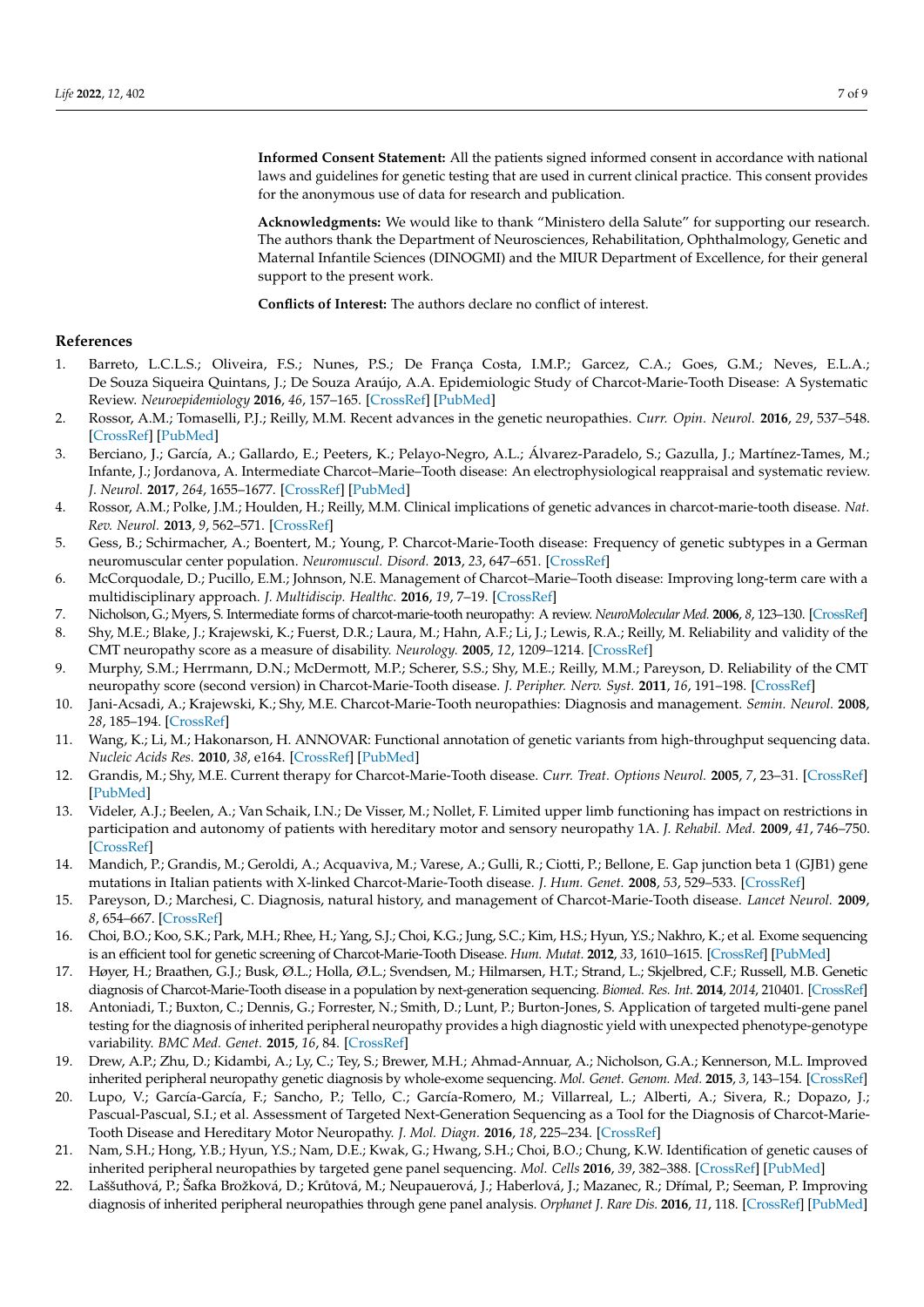- <span id="page-7-6"></span>23. Dohrn, M.F.; Glöckle, N.; Mulahasanovic, L.; Heller, C.; Mohr, J.; Bauer, C.; Riesch, E.; Becker, A.; Battke, F.; Hörtnagel, K.; et al. Frequent genes in rare diseases: Panel-based next generation sequencing to disclose causal mutations in hereditary neuropathies. *J. Neurochem.* **2017**, *143*, 507–522. [\[CrossRef\]](http://doi.org/10.1111/jnc.14217) [\[PubMed\]](http://www.ncbi.nlm.nih.gov/pubmed/28902413)
- 24. Bansagi, B.; Griffin, H.; Whittaker, R.G.; Antoniadi, T.; Evangelista, T.; Miller, J.; Greenslade, M.; Forester, N.; Duff, J.; Bradshaw, A.; et al. Genetic heterogeneity of motor neuropathies. *Neurology* **2017**, *88*, 1226–1234. [\[CrossRef\]](http://doi.org/10.1212/WNL.0000000000003772)
- 25. He, J.; Guo, L.; Xu, G.; Xu, L.; Lin, S.; Chen, W.; Wang, N. Clinical and genetic investigation in Chinese patients with demyelinating Charcot-Marie-Tooth disease. *J. Peripher. Nerv. Syst.* **2018**, *23*, 216–226. [\[CrossRef\]](http://doi.org/10.1111/jns.12277)
- 26. Bacquet, J.; Stojkovic, T.; Boyer, A.; Martini, N.; Audic, F.; Chabrol, B.; Salort-Campana, E.; Delmont, E.; Desvignes, J.P.; Verschueren, A.; et al. Molecular diagnosis of inherited peripheral neuropathies by targeted next-generation sequencing: Molecular spectrum delineation. *BMJ Open* **2018**, *8*, e021632. [\[CrossRef\]](http://doi.org/10.1136/bmjopen-2018-021632)
- 27. Hartley, T.; Wagner, J.D.; Warman-Chardon, J.; Tétreault, M.; Brady, L.; Baker, S.; Tarnopolsky, M.; Bourque, P.R.; Parboosingh, J.S.; Smith, C.; et al. Whole-exome sequencing is a valuable diagnostic tool for inherited peripheral neuropathies: Outcomes from a cohort of 50 families. *Clin. Genet.* **2018**, *93*, 301–309. [\[CrossRef\]](http://doi.org/10.1111/cge.13101)
- 28. Vaeth, S.; Christensen, R.; Dunø, M.; Lildballe, D.L.; Thorsen, K.; Vissing, J.; Svenstrup, K.; Hertz, J.M.; Andersen, H.; Jensen, U.B. Genetic analysis of Charcot-Marie-Tooth disease in Denmark and the implementation of a next generation sequencing platform. *Eur. J. Med. Genet.* **2019**, *62*, 1–8. [\[CrossRef\]](http://doi.org/10.1016/j.ejmg.2018.04.003)
- <span id="page-7-8"></span>29. Yoshimura, A.; Yuan, J.H.; Hashiguchi, A.; Ando, M.; Higuchi, Y.; Nakamura, T.; Okamoto, Y.; Nakagawa, M.; Takashima, H. Genetic profile and onset features of 1005 patients with Charcot-Marie-Tooth disease in Japan. *J. Neurol. Neurosurg. Psychiatry* **2019**, *90*, 195–202. [\[CrossRef\]](http://doi.org/10.1136/jnnp-2018-318839)
- 30. Lee, D.C.; Dankwa, L.; Edmundson, C.; Cornblath, D.R.; Scherer, S.S. Yield of next-generation neuropathy gene panels in axonal neuropathies. *J. Peripher. Nerv. Syst.* **2019**, *24*, 324–329. [\[CrossRef\]](http://doi.org/10.1111/jns.12356)
- <span id="page-7-9"></span>31. Liu, X.; Duan, X.; Zhang, Y.; Sun, A.; Fan, D. Molecular analysis and clinical diversity of distal hereditary motor neuropathy. *Eur. J. Neurol.* **2020**, *27*, 1319–1326. [\[CrossRef\]](http://doi.org/10.1111/ene.14260) [\[PubMed\]](http://www.ncbi.nlm.nih.gov/pubmed/32298515)
- <span id="page-7-1"></span>32. Cortese, A.; Wilcox, J.E.; Polke, J.M.; Poh, R.; Skorupinska, M.; Rossor, A.M.; Laura, M.; Tomaselli, P.J.; Houlden, H.; Shy, M.E.; et al. Targeted next-generation sequencing panels in the diagnosis of Charcot-Marie-Tooth disease. *Neurology* **2020**, *94*, e51–e61. [\[CrossRef\]](http://doi.org/10.1212/WNL.0000000000008672) [\[PubMed\]](http://www.ncbi.nlm.nih.gov/pubmed/31827005)
- 33. Lin, S.; Xu, L.Q.; Xu, G.R.; Guo, L.L.; Lin, B.J.; Chen, W.J.; Wang, N.; Lin, Y.; He, J. Whole exome sequencing reveals a broader variant spectrum of Charcot-Marie-Tooth disease type 2. *Neurogenetics* **2020**, *21*, 79–86. [\[CrossRef\]](http://doi.org/10.1007/s10048-019-00591-4) [\[PubMed\]](http://www.ncbi.nlm.nih.gov/pubmed/31832804)
- 34. Ferese, R.; Campopiano, R.; Scala, S.; D'Alessio, C.; Storto, M.; Buttari, F.; Centonze, D.; Logroscino, G.; Zecca, C.; Zampatti, S.; et al. Cohort Analysis of 67 Charcot-Marie-Tooth Italian Patients: Identification of New Mutations and Broadening of Phenotype Expression Produced by Rare Variants. *Front. Genet.* **2021**, *12*, 682050. [\[CrossRef\]](http://doi.org/10.3389/fgene.2021.682050)
- <span id="page-7-7"></span>35. Volodarsky, M.; Kerkhof, J.; Stuart, A.; Levy, M.; Brady, L.I.; Tarnopolsky, M.; Lin, H.; Ainsworth, P.; Sadikovic, B. Comprehensive genetic sequence and copy number analysis for Charcot-Marie-Tooth disease in a Canadian cohort of 2517 patients. *J. Med. Genet.* **2021**, *58*, 284–288. [\[CrossRef\]](http://doi.org/10.1136/jmedgenet-2019-106641)
- <span id="page-7-0"></span>36. Felice, K.J.; Whitaker, C.H.; Khorasanizadeh, S. Diagnostic yield of advanced genetic testing in patients with hereditary neuropathies: A retrospective single-site study. *Muscle Nerve* **2021**, *64*, 454–461. [\[CrossRef\]](http://doi.org/10.1002/mus.27368)
- <span id="page-7-2"></span>37. Saporta, A.S.D.; Sottile, S.L.; Miller, L.J.; Feely, S.M.E.; Siskind, C.E.; Shy, M.E. Charcot-marie-tooth disease subtypes and genetic testing strategies. *Ann. Neurol.* **2011**, *69*, 22–33. [\[CrossRef\]](http://doi.org/10.1002/ana.22166)
- 38. Murphy, S.M.; Laura, M.; Fawcett, K.; Pandraud, A.; Liu, Y.T.; Davidson, G.L.; Rossor, A.M.; Polke, J.M.; Castleman, V.; Manji, H.; et al. Charcot-Marie-Tooth disease: Frequency of genetic subtypes and guidelines for genetic testing. *J. Neurol. Neurosurg. Psychiatry* **2012**, *83*, 706–710. [\[CrossRef\]](http://doi.org/10.1136/jnnp-2012-302451)
- 39. Divincenzo, C.; Elzinga, C.D.; Medeiros, A.C.; Karbassi, I.; Jones, J.R.; Evans, M.C.; Braastad, C.D.; Bishop, C.M.; Jaremko, M.; Wang, Z.; et al. The allelic spectrum of charcot–marie–tooth disease in over 17,000 individuals with neuropathy. *Mol. Genet. Genomic Med.* **2014**, *2*, 522–529. [\[CrossRef\]](http://doi.org/10.1002/mgg3.106)
- 40. Fridman, V.; Bundy, B.; Reilly, M.M.; Pareyson, D.; Bacon, C.; Burns, J.; Day, J.; Feely, S.; Finkel, R.S.; Grider, T.; et al. CMT subtypes and disease burden in patients enrolled in the Inherited Neuropathies Consortium natural history study: A cross-sectional analysis. *J. Neurol. Neurosurg. Psychiatry* **2015**, *86*, 873–878. [\[CrossRef\]](http://doi.org/10.1136/jnnp-2014-308826)
- 41. Lorefice, L.; Murru, M.R.; Coghe, G.; Fenu, G.; Corongiu, D.; Frau, J.; Tranquilli, S.; Tacconi, P.; Vannelli, A.; Marrosu, G.; et al. Charcot–Marie–Tooth disease: Genetic subtypes in the Sardinian population. *Neurol. Sci.* **2017**, *38*, 1019–1025. [\[CrossRef\]](http://doi.org/10.1007/s10072-017-2905-x) [\[PubMed\]](http://www.ncbi.nlm.nih.gov/pubmed/28286897)
- <span id="page-7-3"></span>42. Milley, G.M.; Varga, E.T.; Grosz, Z.; Nemes, C.; Arányi, Z.; Boczán, J.; Diószeghy, P.; Molnár, M.J.; Gál, A. Genotypic and phenotypic spectrum of the most common causative genes of Charcot-Marie-Tooth disease in Hungarian patients. *Neuromuscul. Disord.* **2018**, *28*, 38–43. [\[CrossRef\]](http://doi.org/10.1016/j.nmd.2017.08.007) [\[PubMed\]](http://www.ncbi.nlm.nih.gov/pubmed/29174527)
- <span id="page-7-4"></span>43. Manganelli, F.; Tozza, S.; Pisciotta, C.; Bellone, E.; Iodice, R.; Nolano, M.; Geroldi, A.; Capponi, S.; Mandich, P.; Santoro, L. Charcot-Marie-Tooth disease: Frequency of genetic subtypes in a Southern Italy population. *J. Peripher. Nerv. Syst.* **2014**, *19*, 292–298. [\[CrossRef\]](http://doi.org/10.1111/jns.12092) [\[PubMed\]](http://www.ncbi.nlm.nih.gov/pubmed/25429913)
- <span id="page-7-5"></span>44. Sivera, R.; Sevilla, T.; Vílchez, J.J.; Martínez-Rubio, D.; Chumillas, M.J.; Vázquez, J.F.; Muelas, N.; Bataller, L.; Millán, J.M.; Palau, F.; et al. Charcot-Marie-Tooth disease: Genetic and clinical spectrum in a Spanish clinical series. *Neurology* **2013**, *81*, 1617–1625. [\[CrossRef\]](http://doi.org/10.1212/WNL.0b013e3182a9f56a) [\[PubMed\]](http://www.ncbi.nlm.nih.gov/pubmed/24078732)